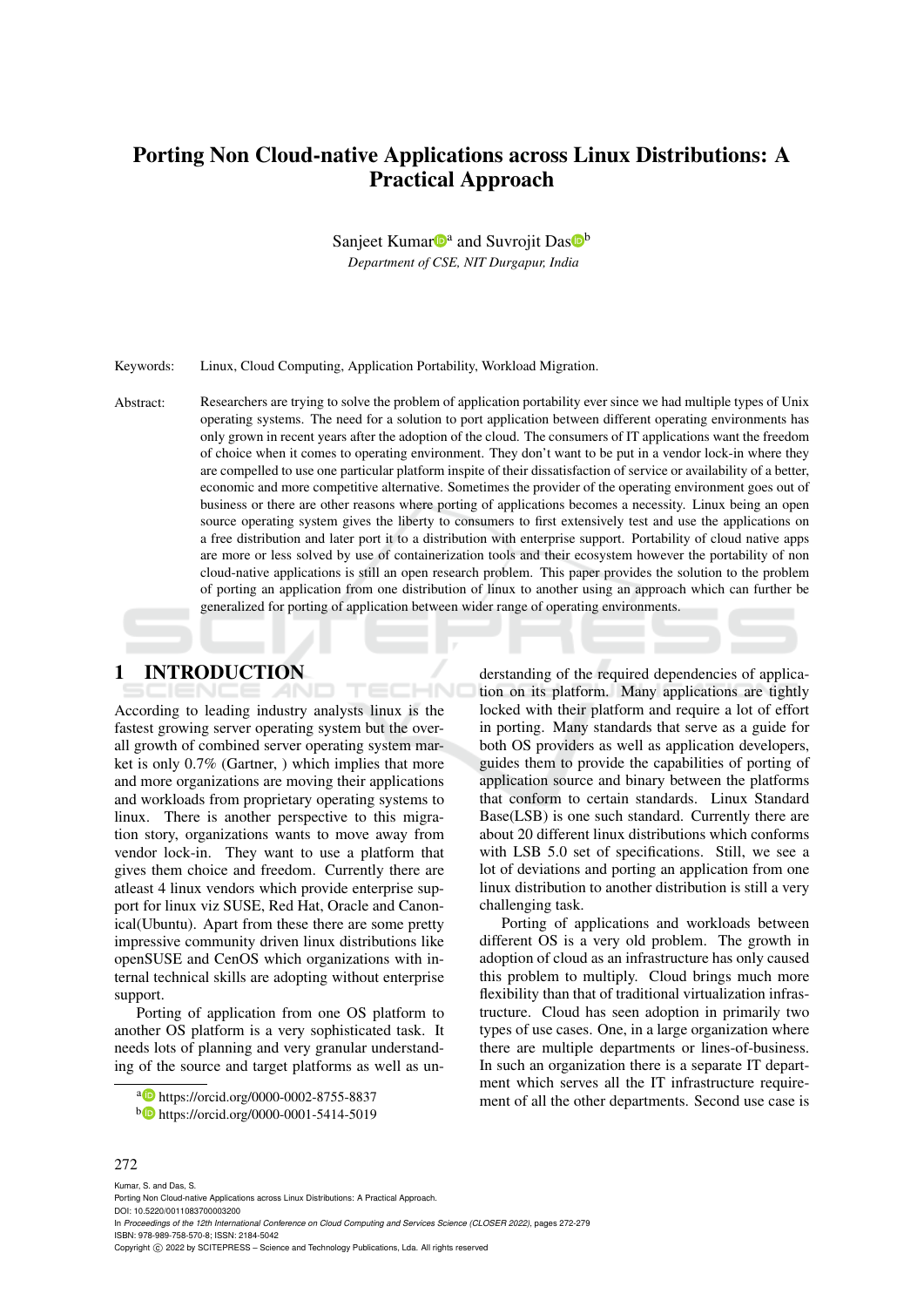where a cloud service provider provides the necessary infrastructure to a consumer who can be an individual or an organization. Traditionally the infrastructure procurement itself used to take weeks, and now, with self service in cloud, the line of business can instantly utilize the infrastructure allocated to them from the pooled resources. The applications can achieve very high scalability as per the demand and load.

Porting of application between different types of infrastructure has its own set of challenges. Standards like Open Virtualization Format (OVF) from the Distributed Management Task Force(DMTF) has worked in this area to make at least the virtual machine image conform to a standard which eases out the process of porting, however, porting from physical to cloud still remains a challenge. There are some proprietary tools which help with physical to virtual/cloud porting but they have limitation that they provide solution primarily for intel/amd based architecture.

The adoption of containerization tools like docker and kubernetes has made the problem of linux applications look solvable. The applications can be modified and made cloud native to be able to run on a container infrastracture and then the porting o such applications becomes very easy. However, just like not all pets can be turned into cattles, similarly, not all applications can be modified into cloud-native applications and therefore the research community has a job to look into solution for portability of non cloudnative applications.

For our experiment we took help of an open source tool named machinery. Machinery is aimed at configuration discovery, system validation and service migration. Machinery is based on an idea of universal system descriptor. Although, this project is in a very nascent stage and currently the feature and functionalities are very limited, the idea of universal system descriptor should be valid for all kind of operating system but the current implementation only focuses on linux OS. The current implementation captures the system description for rpm and deb family of linux distributions. However, for the purpose of exporting the system description as a response file for automatic description, currently it only supports SUSE and openSUSE and in one of our previous work (Kumar and Das, 2021) we have contributed to the project so that it can export the system-description of redhat family of linux distribution aswell. Secondly, although it has a base prepared for porting of application and services but the implementation for the same has not been done.

We identified that this could be a very useful tool for application portability use cases. Therefore, we have began contributing to this project https://github

.com/ksanjeet/machinery/tree/port\\_task and solved the problem of portability of non cloud-native linux application across linux distribution. In this paper we are proving the concept using experimental setup and based on our contribution to this project for portability of non cloud-native application from one linux platform to another linux platform.

This paper is further divided into a section on literature review where we have referenced theoretical and experimental work on application portability in general as well as in cloud since 1985 till now. In next section we explain real life problems which became our motivation for this work and our scope and objectives that we want to achieve through this paper. After that we are introducing our approach and methodologies for this experimental work, the challenges we faced and the ideas and algorithms that we used to overcome the challenges. In the next section we discuss the results from our experiment and limitations that we find in our approach and what we can do to remove these limitation in future work. Finally we conclude our paper and explain how this work can help in future research in application portability in cloud.

## 2 LITERATURE REVIEW

Application portability was first considered as a problem in mid 1980s when there were several variations of Unix that ran on various hardware architecture. Mooney (Mooney, 1990) defines application portability as an application is portable across a class of environments to the degree that the effort required to transport and adapt it to a new environment is less than the effort of redevelopment.

In 1985 X/Open Portability Guide (Taylor, 1987) was released which gave guidelines for a common application environment(CAE) and served as a reference on creating application that can be ported across operating systems.

In 1988 ISO/IEEE POSIX (Group, 1988)(Group, 2018) was released which had a limited scope of source code portability across various conforming operating systems.

Hankinson (Hankinson, 1990) writes from a US govt federal agencies perspective that there was a need to establish strategies and plans for acquiring information technology products and services based on open system standard which supports application portability and interoperability. His organization, National Institute of Science and Technology(NIST) developed a standard called Open System Environment(OSE) towards this. Similarly Application Porta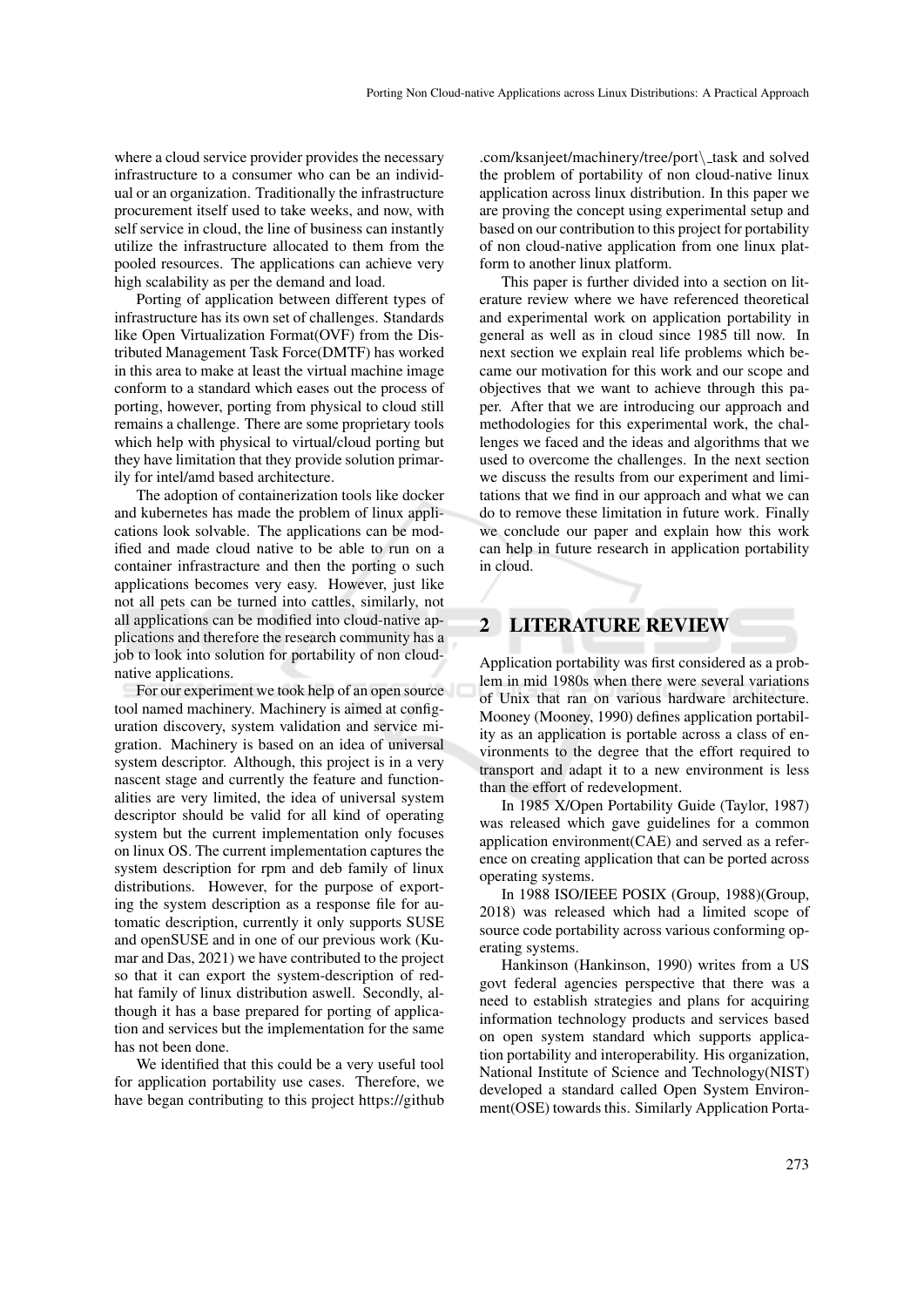bility Profile(APP) which is an OSE standard profile was developed by NIST to define US federal agencies requirement of application. This was probably the first instance when requirement of a software application was defined in the form of standard profiles, an idea that 'll later be seen in application portability solutions and approaches for cloud systems.

After the growth in adoption of linux operating system, The Linux Foundation drafted its first version of Linux Standard Base(LSB) (Foundation, b) in 2001 to develop and promote open standard and increase compatibility among various distributions. LSB gave guidelines for common libraries, commands, utilities, runlevels, printing systems etc. It extensively adopted guidelines from POSIX and in particular it incorporated Filesystem Hierarchy Standard(FHS) (Foundation, a) that was published in 1994.

When virtualization in x86 machine grew adoption of technology like VMware and XEN and later KVM, researchers (Ribiere, 2008) saw virtualization as an important tool for application portability. It was during this time that Distributed Management Task Force(DMTF) came up with a virtual machine image standard called Open Virtualization Format(OVF) (DMTF, 2017). Before this there were different image formats like VMDK, VHD, VDI, etc. Now with a common image format even if the source image was something else it could be converted to either OVF or OVA(open virtualization appliance) and could be imported at the target virtual machine. This helped a lot for the cause of application portability, however one couldn't port an image to a bare metal server,

With the growth in adoption of cloud infrastructure, researchers tried to find the solution for the problem for application portability in this new kind of environment. Cretella and Martino (Cretella and Martino, 2012) suggested a method for automated analysis of cloud vendors.

Research in application portability in cloud are focused in two levels of abstraction:

One, at a higher level of abstraction where standard profiles are created for application where the capabilities required by the application from the platform is defined in a descriptive language. The capabilities of the platforms can be queried and a mapping can be done whether application can run on a particular platform or not. For example, an application profile might mention the requirement as an http server running on port 80. This requirement can be fulfilled by platform running either Apache, lighttpd or nginx. This type of application portability research focuses more on cloud native applications, applications with microservices architecture, applications that are highly scalable in design.

Second type of research focuses on a slightly lower level of abstraction where the application along with its required dependencies is ported from one infrastructure to the other. The infrastructure here can be Physical, virtual, containers or cloud. This type of application portability research focuses more on application with traditional monolithic and N-tier architecture.

Different researchers have suggested different approach to solve the problem of application portability in cloud. Petcu et al (D. Petcu and Crciun, 2013) solution creates a higher layer of abstraction which abstracts different APIs of different cloud so that the application finds a common API to work with. The problem with this approach is that it is not useful when a set of API is not covered under the abstraction layer of this solution.

OASIS provided a different approach, a standard called TOSCA for portability and interoperable operations on cloud applications. Binz et al (T. Binz and Leymann, 2014) introduces TOSCA as a standard which provides new way to enable portable automated deployment and management of composite applications, TOSCA uses a modeling language to formalize the application structure as typed topology graph. TOSCA has since been very popular with researchers with implementation done by Katasaros et. al. (G. Katsaros and Eberhardt, 2014) and Antoniades et. al. (D. Antoniades and Kornmayer, 2015).

There are however other approaches or notable experimental work done by:  $\Box$ 

Gonidis reported an experimental work with different PaaS platforms. Munnisso demonstrates a proof-of-concept for application portability of cloud application that consumes restful APIs using an algorithm for mapping the application to its cloud resource.

## 3 OBJECTIVE AND MOTIVATION

There are several use cases that are the objective of this work like upgradation of an existing linux system, moving of workload from physical/virtual to cloud, regulatory and compliance requirements. However, the main motivation is to find a solution to avoid vendor lock-in for a paid linux distribution. The linux distributions like Amazon Linux, Canonical Linux, Oracle Linux RHEL, SLES provides great services and support to their customers but sometimes when the consumer wants to port from one distro to another there is no easy way to do that.

In december 2020 Redhat announced that they will discontinue centOS in its original format used by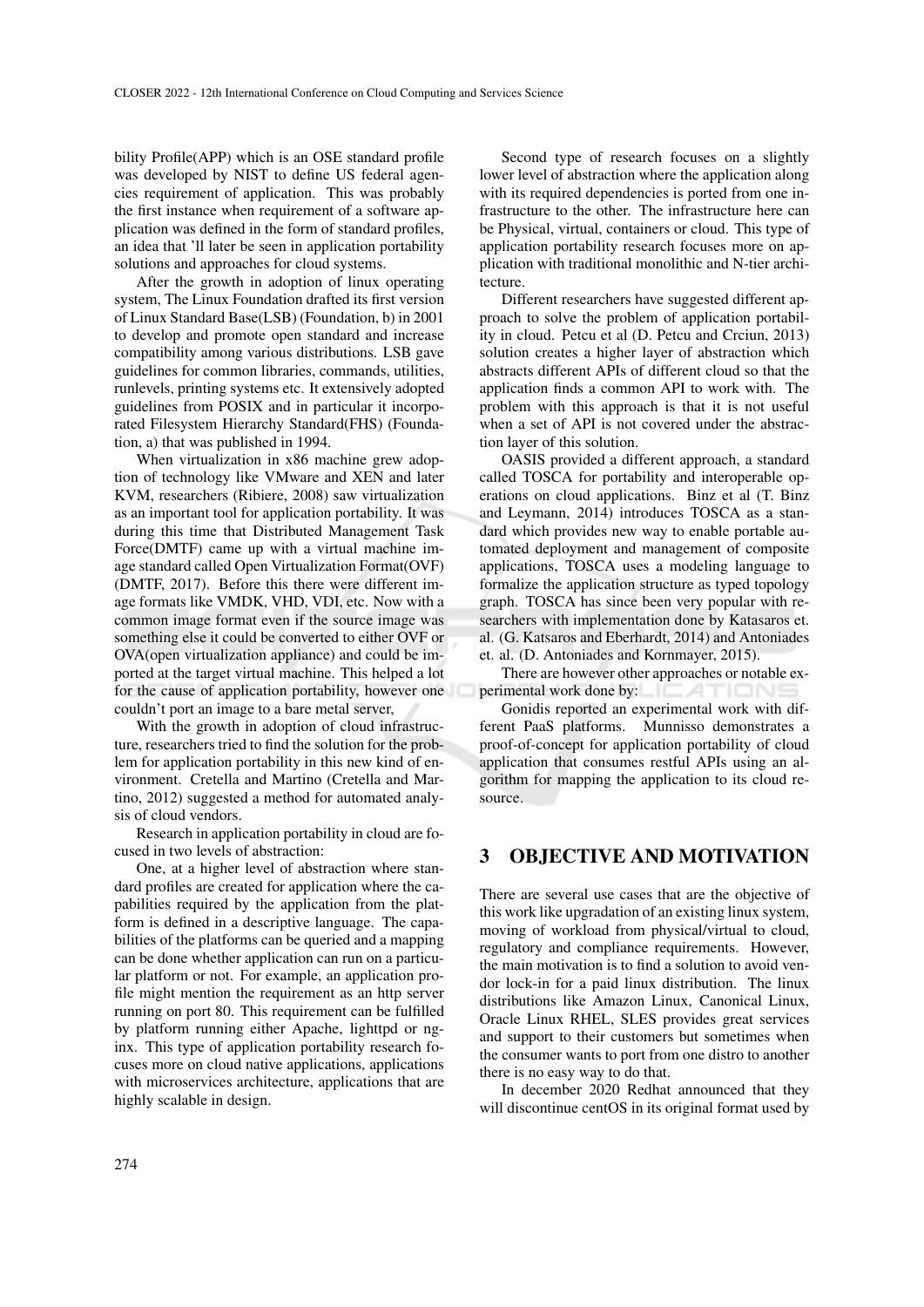thousands of consumers running millions of servers (RedHat, ) forcing them either use paid version of RedHat or use a version that is of no use to them. This was a real life situation which motivated us to build a solution to port workloads from one linux distribution to another. In this work we are demonstrating how the above problem can be solved in an automated way.

## 4 METHODOLOGY

To port non cloud-native application from one linux distribution to another we have used machinery tool and developed additional features in this tool that helps us to achieve the application portability. We had to answer three questions in order to build our solution.

What Constitute an Application? A clear definition of application is very necessary to perform its migration. What may be an application for one user may be an Linux distribution feature or dependency for another user. Defining what is application is also necessary as not every application comes in the packaging format of the linux distribution package manager. For example a python application may not have been installed by RPM or DEB and instead it may have been installed by "pip". Similarly a ruby application may have been installed by "gem" instead of the distribution specific package manager. A tomcat or apache applicaion may simply be a collection of files in their document root. We have therefore arrived at following definition that can be put into a program logic to identify the application from the rest of the operating system:

- 1. It has to be RPM package that is not part of the base OS. Please see section 4.1.1 to see what we have assumed as the base OS.
- 2. It has to be a "pip" installed python application
- 3. It has to be a "gem" installed ruby application
- 4. It has to be a "npm" installed javascript application
- 5. It has to be tomcat application stored in its standard document root as per its linux distribution
- 6. It has to be apache web application in its standard document root as per its linux distribution.

Above definition is used for a working boundary and it can be extended with additional criteria for including more sets of applications.

How to Optimize Machinery System Descriptions So That It only Captures the Application and Not the Rest of the OS? To filter only the contents of applications (rpm and other packages, configuration,

managed and unmanaged files etc) we first compare the system descriptions of the source system and the base of the source system. A base system is a plain vanilla installation of that particular linux distribution which doesn't have installed on it. The comparsion gives us a diff of the two system description. This is further optimized to remove any distrubution specific content and finally only the application related contents are left. This is also explained in Algorithm 1. How to Convert from Source System Description to Target i. e. RPM Names etc? In different linux distributions the names of many packages are different. Even for the distributions using same package manager for example centOS and openSUSE uses RPM package manager the names of the package related to apache web servers are different. On CentOS the name for apache web server is "httpd" while on openSUSE it is "apache2". There are many many more packages that have different names. Our method for conersion involves using tools like "zypper" and "dnf" to match the binaries and libraries from the target distribution repository. Once the match is found then the system description content is replaced accordingly from source content to target content.

## 4.1 Experiment: Portability of Application from One Linux Platform to Another Linux Platform

Automated porting of application from linux distribution to another is a big challenge. We have chosen one distro of RedHat family as the source and one distro of SUSE family as the target. There are many difference between the two distros such as software packages names are different in Red Hat family of Linux and SUSE family of linux. Users and groups may have different UIDs, GIDs. Configuration files for the same packages may have different locations for these two families of linux. A simple free command shows slightly different output when run on these two flavour of linux. Therefore an automated porting has to be done very carefully.

### 4.1.1 Assumptions

To come up with an automated solution we have to make a very basic assumption. The assumption is that a minimal OS installation of these two flavours are equal. By minimal installation we mean only OS has been installed without any additional application server or database services installation. More granularly, a minimal installation is: Linux Standard Base(LSB), X-Window environment, Gnome or KDE desktop environment, other basic utilities to provide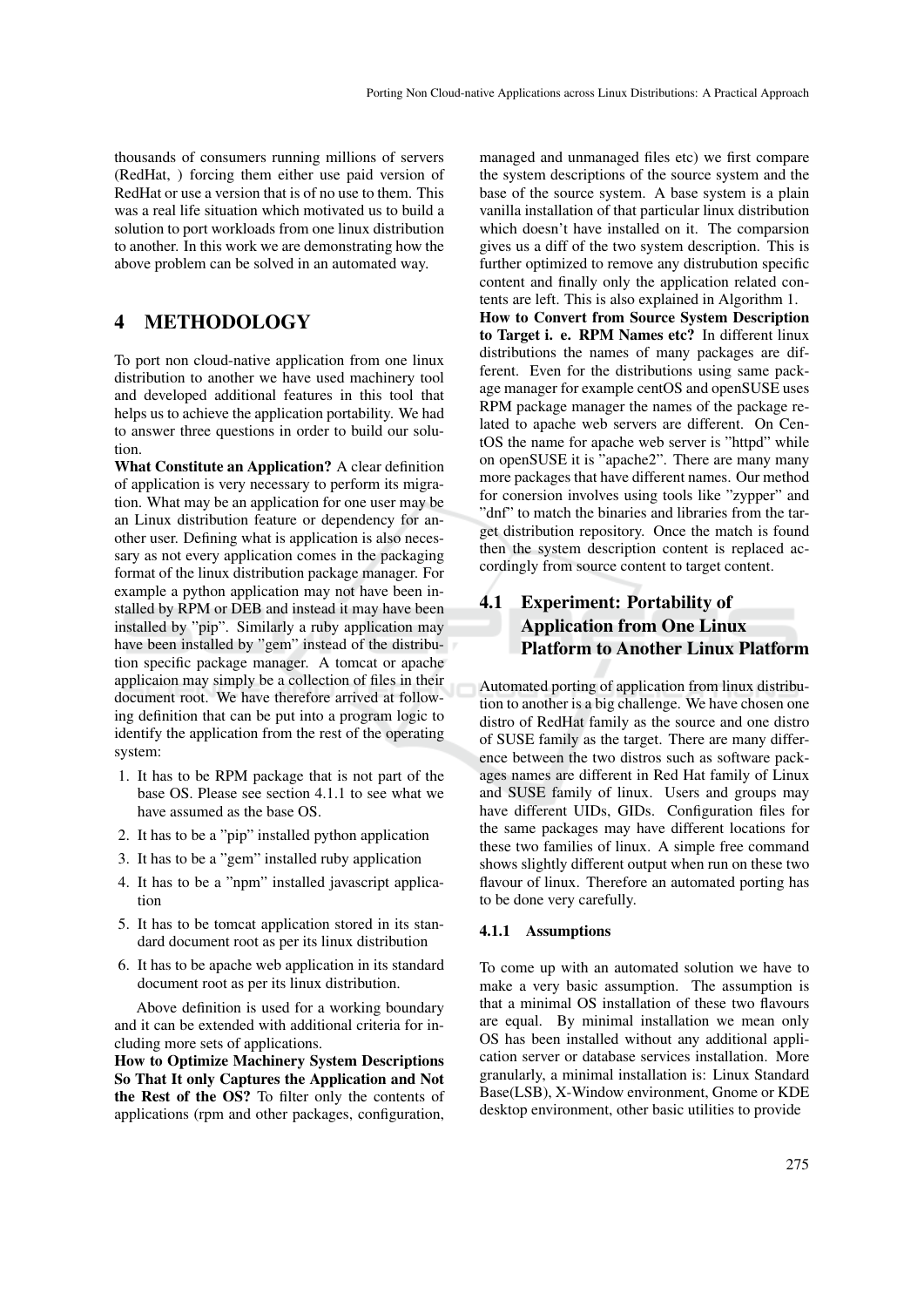Algorithm 1: Port system description of one version or distribution type to another version or distribution type. Command="port", argument1="sname" (for source name), argument2="tname" (for target name) Legends:  $\leftarrow$  = assignment, <action> direction : = action :: = derives subclass .function(arg) = executes function using argument arg 1: "*dsname*" ← *system description*(*sname*) 2: "*sbase*" ← *name*(*Search* : {*OS*,*architecture*} ← *source*) 3: "*dsbase*" ← *system description*(*Search* : {*OS*,*architecture*} ← *source*) 4: *Input* : *target* ← *choices* 5: "*tbase*" ← *name*(*target*) 6: "*dtbase*" ← *system description*(*target*) 7: Machinery::PortTask.new() 8: Machinery::PortTask(sname, dsname, sbase, dsbase, tbase, dtbase, tname) 9: *Create*(*Dir*) : {*name* : *tname*, *parent dir* : *DEFAULT CONF IG DIR*} 10: *jsonparse*({*sname*,*sbase*,*tbase*}) 11: "*s di f f* " ← "*dsname*"−"*dsbase*" 12: "*plist*" ← *rpm names*(*Run remotecommand* : *sname*(*rpm*−*group* : {"*SystemEnvironment*/*Daemons*","*Applications*/*Engineering*"})) 13:  $c \leftarrow 0$ 14:  $11 \leftarrow length of array s\_diff['packages'']['. elements']$ 15:  $l2 \leftarrow length of the array "plist"$ 16: for  $i \in \{1, ..., l1-1\}$  do<br>17:  $h \leftarrow$  hash of s diff<sup>['</sup> 17:  $h \leftarrow$  *hash of s\_diff* ["*packages*"]["\_*elements*"][*c*]<br>18:  $name \leftarrow h[^{"name"}$ 18:  $name \leftarrow h["name"]$ <br>19: **if** plist includes nan 19: **if** *plist includesname*? **then**<br>20: **c=c+1** 20:  $c=c+1$ <br>21:  $next i$ next i<br>else  $\frac{22}{23}$ : 24: delete h from s\_diff["packages"]["\_elements"] 24: next i<br>25: **end if** end if 26: end for<br>27:  $"flist"$ 27: " *f list*" ← *unmanaged files to be deleted f rom target* 28:  $c$  ← 0 29:  $l1 \leftarrow$  *length of array s\_diff* ["*unmanaged*"]["\_elements"] 30:  $l2 \leftarrow length of the array "first"$ 31: for  $i \in \{1, ..., l1-1\}$  do<br>32:  $a \leftarrow 0$ **INI** 32:  $q \leftarrow 0$ <br>33:  $h \leftarrow h$ 33:  $\hat{h} \leftarrow$  *hash of s*  $diff$  ["*unmanaged*"] ["*elements*"] [*c*]<br>34:  $name \leftarrow h$  ["*name*"] 34: *name* ← *h*["*name*"] 35: for *j* ∈ {1,...,*l*2−1} do 36: if *name starts\_with flist*[*j*]? then<br>37:  $s\_diff$ ["unmanaged"]["\_elements 37: *s di f f* ["*unmanaged*"][" *elements*"][*h*].*delete*() next j<br>else  $\frac{39}{40}$ : 40:  $q \leftarrow 1$ <br>41: **end if**  $41:$  end if<br> $42:$  end for 42: end for  $\frac{43}{44}$ : 44: if  $q = 0$ ? then<br>45:  $c=c+1$ 45:  $c=c+1$ <br>46:  $next i$ next i  $\frac{47}{48}$ : 48: next i<br>49: **end if** end if 50: end for 51: for all  $s$  *diff* ["*packages*"][" *elements*"] *as s* do 52: spname  $\leftarrow s$  ["*name*"] 52:  $spanme \leftarrow s['name']$ <br>53:  $"tpname" \leftarrow Run\_ren$ <br>54:  $s['version'] \leftarrow tpnan$ 53: "*t pname*" ← *Run remote command* : "*tbase*"(*rpm name* = "*spname*")) 54: *s*["*version*"] ← *t pname*["*version*"] 55: *s*["*release*"] ← "" 56: *s*["*arch*"] ← *t pname*["*arch*"] 57: *s*["*vendor*"] ← *t pname*["*vendor*"] 58: *s*["*cheksum*"] ← "" 59: end for 60:  $t$ *des*  $\leftarrow$  *dtbase* + *s diff*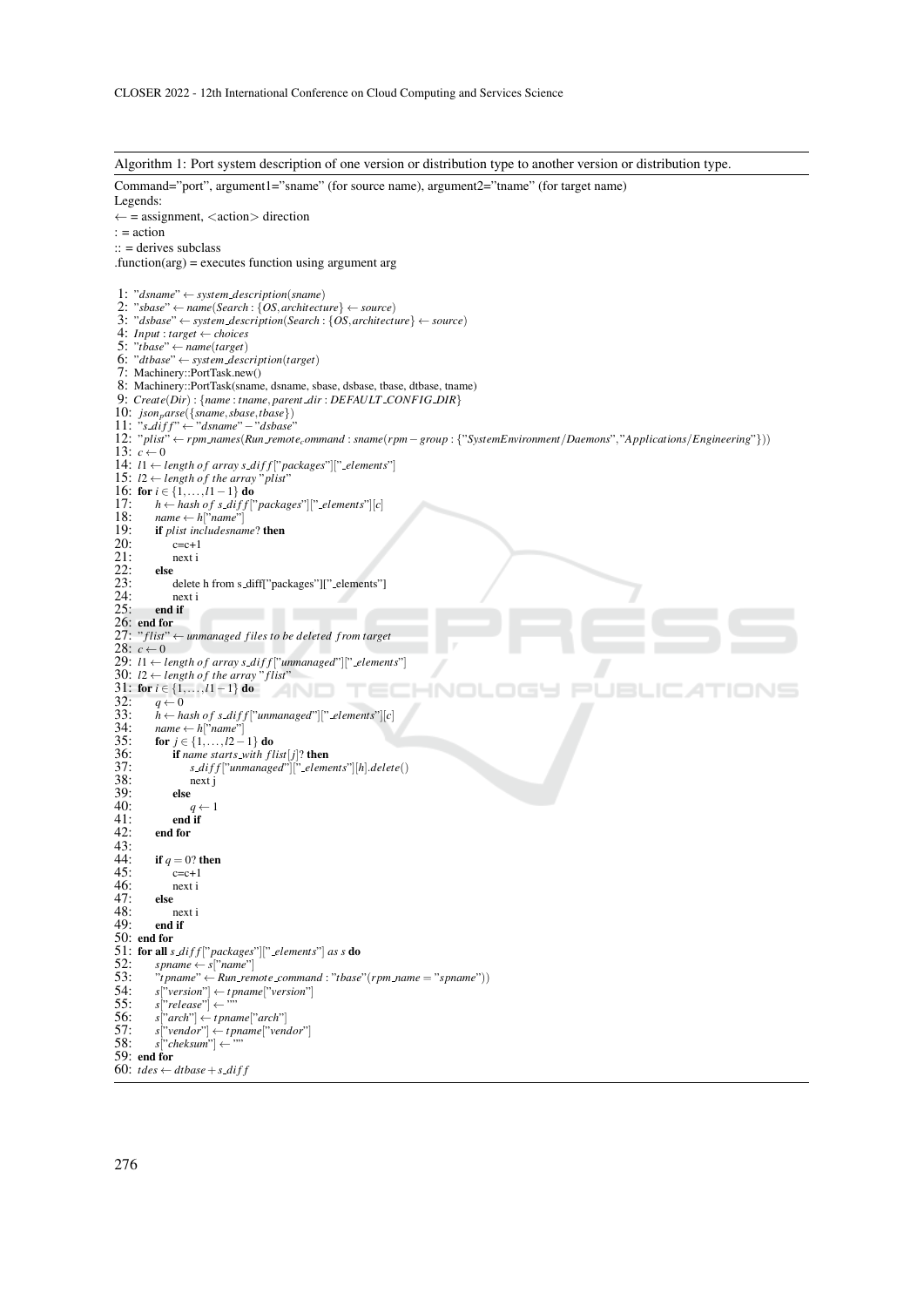a graphical interface to user. It can also be understood in this way that when we install RedHat/CentOS manually at one point it gives us a choice for software selection. There if we choose server with GUI, that is our definition of minimal. Similarly in case of SUSE/OpenSUSE it gives a choice of interface during manual installation and if we choose Gnome Environment, that is our minimal. The reason for choosing a graphical environment in minimal system is that in every practical installation we see graphical environment. If we do not chose a graphical environment then our difference from this minimal system and our source system which we want to port will be huge.



Figure 1: Conceptual Depiction of problem of linux application portability

### 4.1.2 Settings

Now that we have defined what is a minimal OS installation, we take a machinery system description of this minimal system which will become our base system description for reference and for calculating difference. Secondly we take a system description of our source system. Lets suppose our source system is a CentOS and we want to port it to openSUSE. We find out the difference between CentOS minimal and CentOS source by compare command of the machinery tool and store it into a file.

Now, we had to create another script which will read the content of this "diff" file and check from the rpm package file list which are the equivalent rpm packages containing the same binaries and libraries and then substitute those rpm names with equivalent names of the target system. In this experiment's case openSUSE system.

```
desc "Move system description"
l o n g _d e s c <<<<<<<<<<>>LONGDESC
  Move a system description.
  The system description name is
       \leftrightarrow changed to the provided
       \leftrightarrow name.
LONGDESC
```

```
arg "FROM NAME"
arg "TO_NAME"
command "move" do |c|c. action do \vert -global options,
      \leftrightarrow _options, args |
     from = shift_arg(args, "
         \hookrightarrow FROM NAME")
                    to = shift_arg (args)\leftrightarrow, "TO NAME")
     task = MoveTask.newtask.move(
         \rightarrow system_description_store,
         \leftrightarrow from, to)
       end
     end
desc "Port System Description"
long_desc <<-LONGDESC
Port a system description.
The source system description is
     \rightarrow ported to target linux
    \rightarrow platform (e.g. CentOS \rightarrowopenSUSE )
LONGDESC
arg "SOURCE NAME"
arg "SOURCE BASE"
arg "TARGET_BASE"
arg "TARGET NAME"
command "port" do |c|c. action do | _global_options,
      \leftrightarrow _options, args |
     sname = shift_arg(args, "→ SOURCE NAME")
     dsname = System Description. load
         \leftrightarrow (sname,
         \rightarrow system_description_store)
     s base = shift_{arg} (args,\rightarrow SOURCE BASE")
     ds base = SystemDescription. load
         \leftrightarrow (sbase,
         \rightarrow system d escription store)
     t base = shift_{arg} (args,\rightarrow TARGET BASE")
     dtbase = System Description . load
         \leftrightarrow (tbase,
         \rightarrow system_description_store)
     tname = shift_args, '
         \rightarrow TARGET NAME")
     task = PortTask.newtask.port (sname, dsname, sbase,
         \leftrightarrow dsbase, tbase, dtbase,
         \leftrightarrow tname)
  end
end
desc "Deploy image to OpenStack
    \rightarrow cloud'
long_desc <<-LONGDESC
```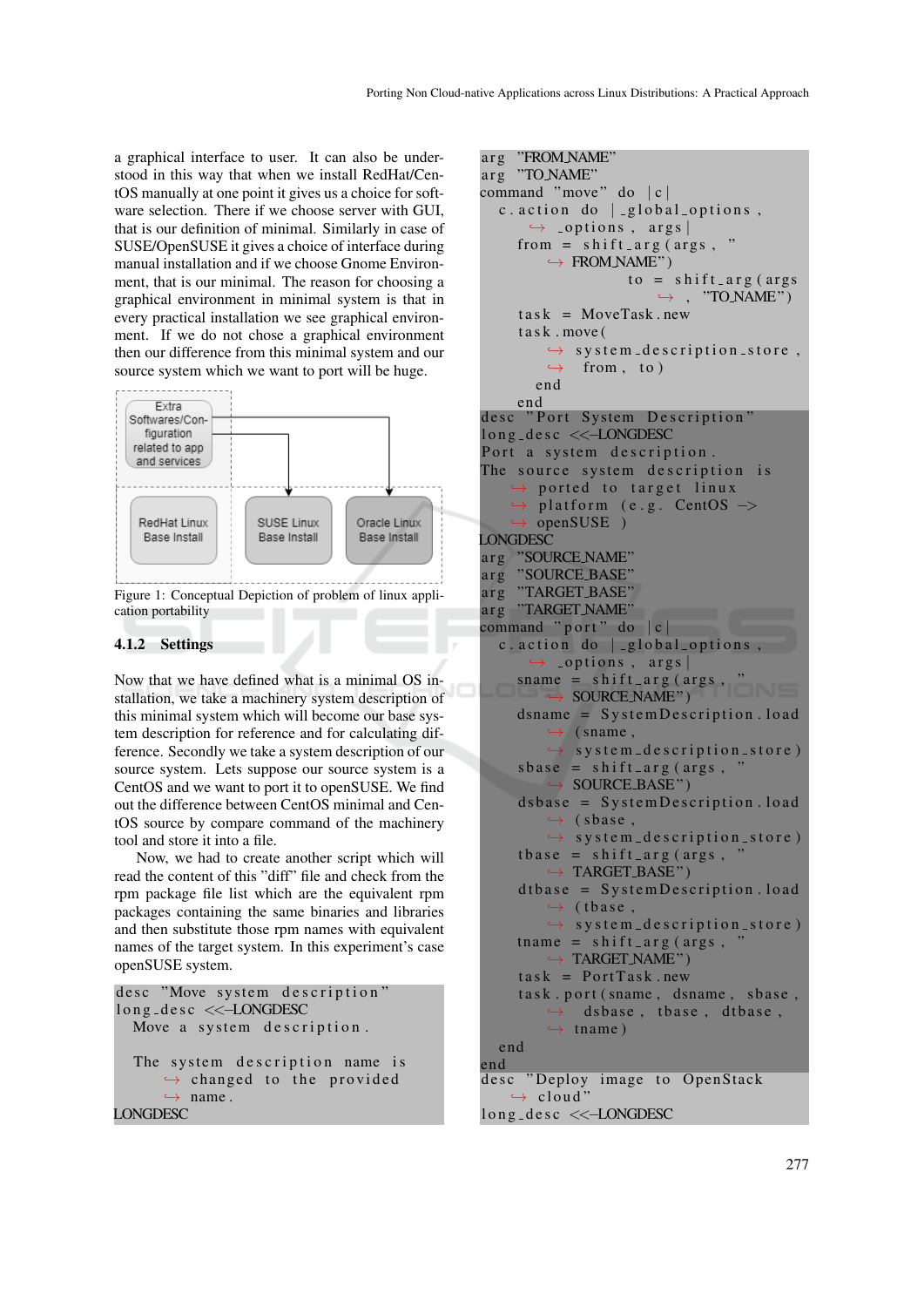Once the conversion of the diff or extra system description is complete we can add this diff or extra system description to the base or minimal install of the target distribution and then export the final system description as either autoyast profile if the target distribution belongs to SUSE family or as kickstart profile if the target distribution belongs to RedHat family. Since in our experiment's the target distribution is openSUSE therefore we exported the final system description as autoyast profile. These autoyast/kickstart profile are further used to build a deployable ISO image which can be used to deploy on the target infrastructure which can be physical, virtual or cloud.

STEP1: Create a Machinery System Description of SOURCE



STEP2: Compare the System Description of SOURCE with its BASE



STEP3: Convert the extra to its equivalent of TARGET distro



STEP4: Apply the extra to the base of TARGET distro



STEP5: Build a deployable IMAGE with the system desc in step 4

Figure 2: Conceptual Depiction of solution of linux application portability.

## 5 RESULT AND FUTURE WORK

This experiment is a proof-of-concept that non cloudnative applications and services can be ported between different flavours of linux. We were able to improve the capabilities of the machinery tool in a way that it can be used for porting of whole application workloads from one operating environment to another.

| Table 1: Results of contribution in Machinery tool. |  |  |  |  |  |
|-----------------------------------------------------|--|--|--|--|--|
|-----------------------------------------------------|--|--|--|--|--|

| S.No. | Features                   | <b>Before</b> | After    |
|-------|----------------------------|---------------|----------|
|       |                            | Contri-       | Contri-  |
|       |                            | bution        | bution   |
| 1     | Inspect system and cre-    | <b>Yes</b>    | Yes      |
|       | ate system description     |               |          |
| 2     | Compare two system         | Yes           | Yes      |
|       | descriptions               |               |          |
| 3     | Store difference after     | No            | Yes      |
|       | comparison                 |               |          |
| 4     | Convert difference to      | No            | Yes      |
|       | the equivalent of target   |               |          |
|       | linux distro               |               |          |
| 5     | Apply the difference to    | No            | Yes      |
|       | a target base system de-   |               |          |
|       | scription                  |               |          |
| 6     | Export system descrip-     | Only          | Autoyast |
|       | tion to a autoinstall pro- | Autoy-        | and      |
|       | file                       | ast           | Kick-    |
|       |                            |               | start    |
|       |                            |               |          |

Successful application portability requires support both from the infrastructure as well as applications. While working on this we realised that the challenge of identifying the application layer of software or the software or services that needs to be ported can be solved a small information is added to the rpm packages, therefore, we recommend that porting of linux applications can become easier if while creating rpms of applications we set a portable flag in the rpm information e.g. instead of rpm-group name System Environment/Daemon we may give the rpm-group name as System Environment/Daemon:Portable so that it can easily be identified as an rpm package that can easily be ported to a new version or a different linux distribution.

We made several enhancement to the original machinery tools to achieve the target of application portability. Here is a list of contributions done.

In the enterprise segment the type of operating systems used as platform for hosting applications are very few. Apart from linux, which is the most growing operating system, windows and unix flavours like HP UX, IBM AIX and Solaris are the only other operating systems that are predominantly used.

### **REFERENCES**

- Cretella, G. and Martino, B. D. (2012). Towards automatic analysis of cloud vendors apis for supporting cloud application portability. 375:61–67.
- D. Antoniades, N. Loulloudes, A. F. C. S. D. T. G. P. M. D. and Kornmayer, H. (2015). Enabling cloud application portability, proceedings of the 8th international conference on utility and cloud computing. pages 354–360.